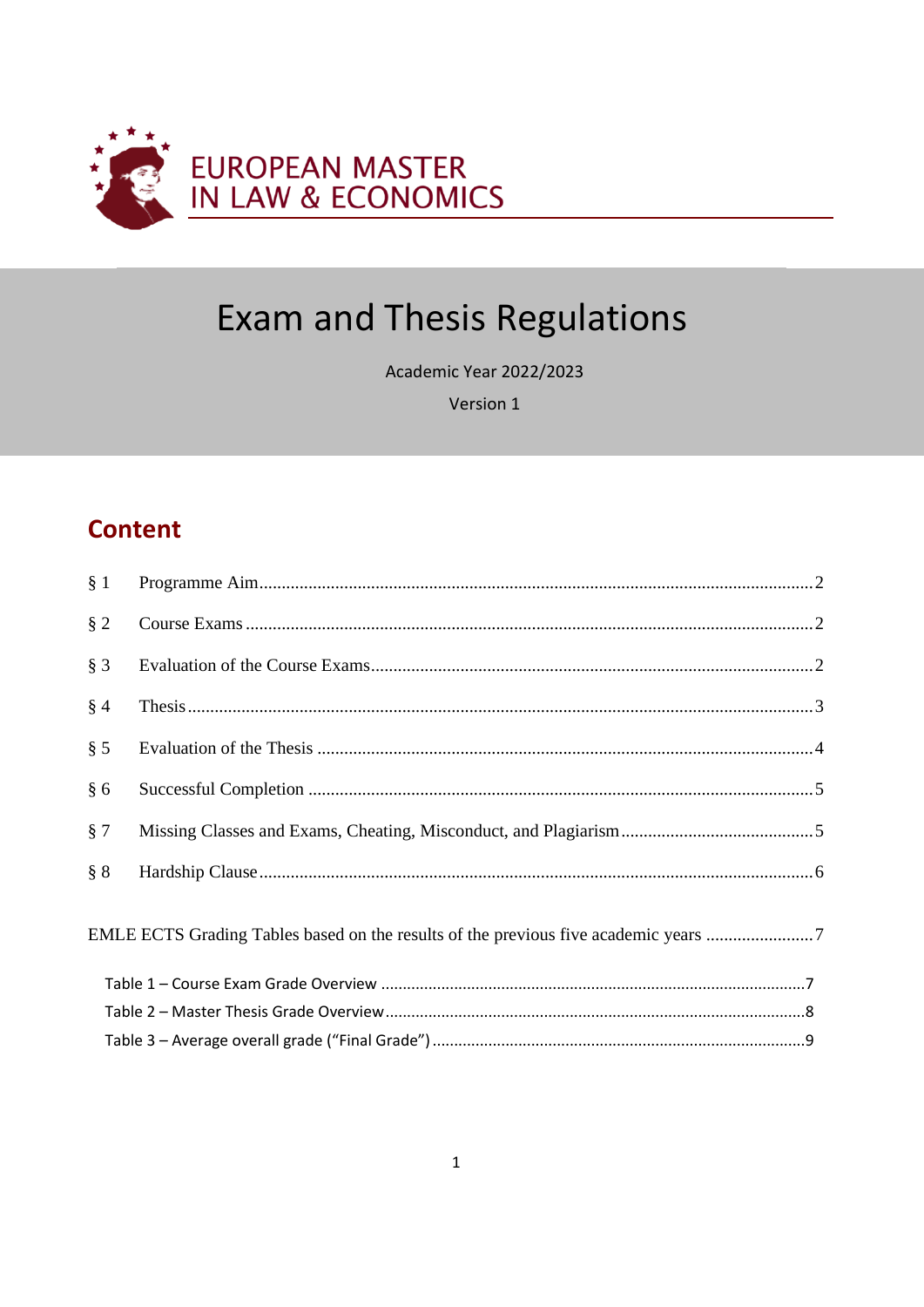# <span id="page-1-0"></span>**§ 1 Programme Aim**

- (1) The *European Master in Law and Economics (EMLE)* is a study programme for graduate students with a background in law and/or economics. It aims at teaching students the main concepts, methods and techniques of the Economic Analysis of Law ('EAL'), familiarize them with 'the state of the art' in the major fields of EAL and to let them grasp and assess the differences and similarities between national legal systems from an economic perspective in a number of specific areas of EAL.
- (2) The primary assessment method consists of written exams or assignments. In the exams/assignments the student must prove that he or she has mastered the methods of the Law and Economics approach and that he or she is able to apply them in a scientific manner within a selected area. Exam results obtained at any partner university are fully recognized by all the universities in the Consortium.

#### <span id="page-1-1"></span>**§ 2 Course Exams**

- (1) Course exams consist of written examinations and/or assignments. Assignments can be oral or written.
- (2) Each EMLE student must participate in all elements of the course exams for twelve courses and all courses have to be successfully completed (i.e. with a course exam grade of 5 or higher). The courses Introduction to Law and Introduction to Microeconomics are considered successfully completed if the average course exam grade of these two courses is 5 or higher.
- (3) The written examinations and written assignments are anonymous, in the sense that the person grading them does not know whose written examination or written assignment he or she is grading.
- (4) Course exams must be written in English.

### <span id="page-1-2"></span>**§ 3 Evaluation of the Course Exams**

- (1) The course exams must be evaluated by the course lecturers.
- (2) The evaluation can include the contributions of the candidate during the lectures. For the first two terms, written examinations/assignments must be given a weight of at least 50% of the final grade.
- (3) A course exam is passed if the grade is 5.0 points or higher. A course exam is failed if the grade is 4.5 points or lower.
- $(4)$  During the academic year, each written examination may be repeated twice. For courses that were finally evaluated with a grade of 5,0 or higher, written examinations may not be repeated.
- (5) Grades for the course exams are awarded on a scale from 0 to 10 points, in increments of half points. Final course exam grades of first and second term courses will be adjusted to an average between 7,3-7,7 to account for grading differences across EMLE partners. Grades of 3 and lower will not be considered for this average.
- (6) If the student believes that there are strong reasons to reconsider his/her grade in a course, the student should make a request for reconsideration with clear reasoning, within three weeks after the announcement of results. To submit such a request for reconsideration, the student must first carefully read the feedback provided by the lecturer (whether in the form of a model answer or best student answer) and compare it with the scan of the own exam. The scan will be provided by a local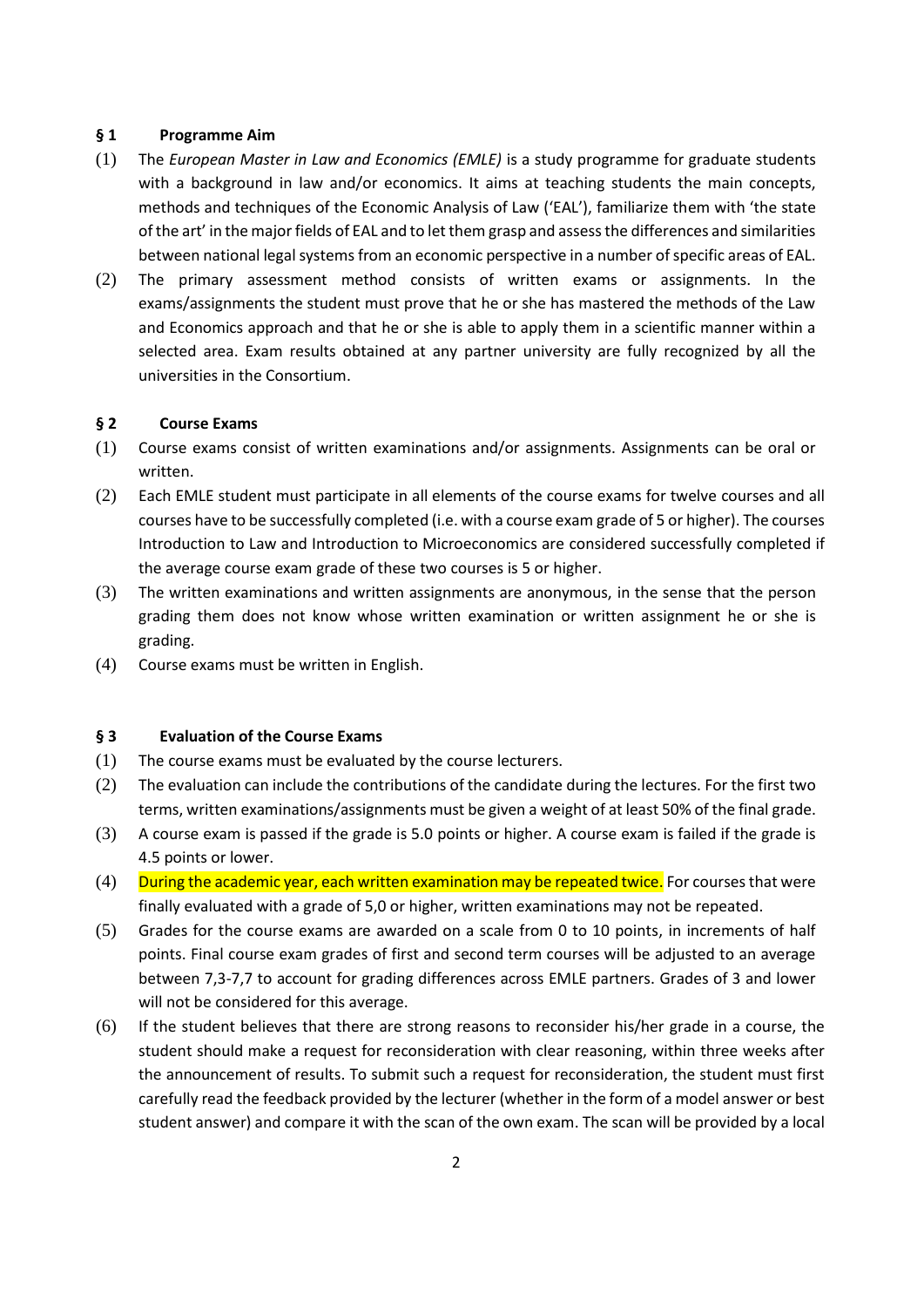coordinator upon the request of the student. The request for reconsideration must include clear reasoning why the student believes that the grade should be changed. In case a mistake was indeed made, the grade will be changed. However, it should be noted that the grade can also be lowered if during the review process a mistake has been found that justifies it.

# <span id="page-2-0"></span>**§ 4 Thesis**

- (1) The student must write a thesis during the third term. The thesis is intended to prove the ability of the student to work in the field of Law and Economics in a scientific manner.
- (2) The student proposes a subject for the thesis. The proposal is discussed with representatives of the relevant third-term Partner University during the Midterm Meeting and is approved by the Board, along with a preliminary thesis title. The thesis title that was agreed upon may be changed only with the consent of the supervisor. The Director needs to be informed immediately via management@emle.org. The thesis topic that was agreed upon may be changed only before 1 June, with the consent of the supervisor, and provided that the EMLE management team can find a replacing external examiner within a week from notification; the student must provide good reasons for the change of topic and/or title. After 1 June, a change of topic is no longer possible: a thesis with a new topic after 1 June will not be accepted anymore and will not be graded. The management can refuse a topic change within a week if no external examiner is available for the new topic.
- (3) The supervisor must be a professor, associate professor, lecturer, assistant professor, or visiting scholar. The supervisor is normally a member of the faculty at which the student is studying during the third term. The Director may deviate from the latter if circumstances make it necessary, e.g. in cases of repetition of a thesis or thesis topics provided by associate members.
- (4) The thesis is written in English or in the language of the European country where the student spends the third term. This latter option is allowed when the language is not the student's mother tongue and both a supervisor and an external examiner are available to evaluate the thesis in this fashion.
- (5) The writing period for the thesis is April to mid-August.
- (6) The student must add an authorship declaration to the thesis in which he or she declares and affirms that:
	- a) the thesis is entirely the result of his or her own work except where otherwise indicated;
	- b) the thesis is not used as part of any other examination; and
	- c) the thesis has not yet been published.
- (7) The length of the thesis shall be approximately 11.500 words with an upper limit of 13.000 words, including footnotes and appendices, but excluding the bibliography, abstract, the authorship declaration, acknowledgements, front page, table of content and tables (in the body of the text or the appendices) and other captions (overextending captions will result in grade reductions). The Board will reduce the grade of theses not in accordance with the upper limit. In extreme cases, either the supervisor or the external examiner (see § 6) may ask the Director to reject the thesis. To determine the word count, the word count tool of Microsoft Word shall be used. Students are advised to check the word count with this tool before submitting their thesis.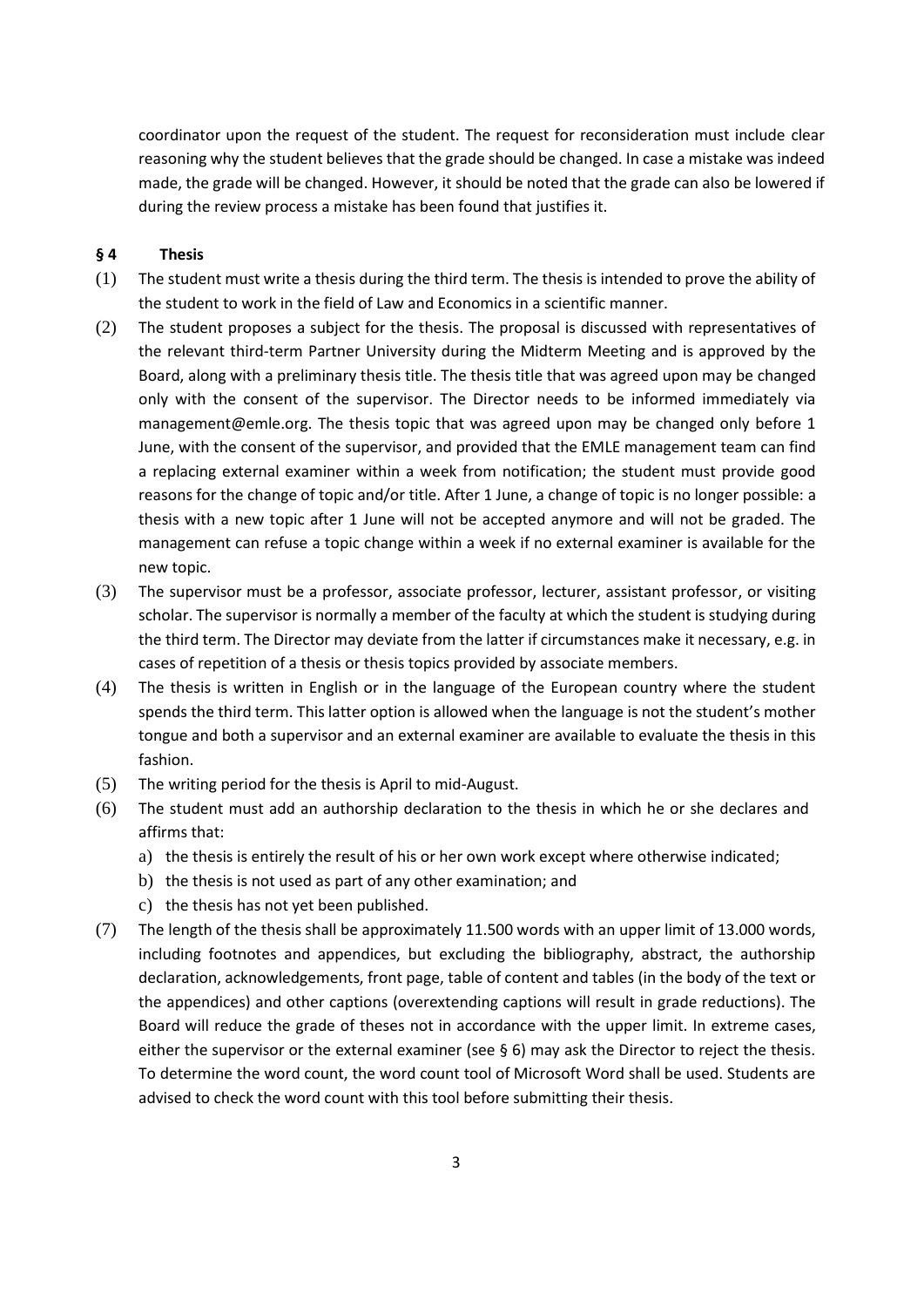### <span id="page-3-0"></span>**§ 5 Evaluation of the Thesis**

- (1) The thesis shall be evaluated by the supervisor and by an external examiner. The external examiner does not belong to the same university as the supervisor. He or she is designated by the Director in cooperation with the Local Coordinators. Should this be necessary, a replacement for either position can be appointed by the Director after consultation with the relevant Local Coordinator.
- (2) Grades for the thesis are awarded on a scale from 0 to 30 points.
- (3) If the supervisor and the external examiner evaluate the thesis with at least 15 points each, the thesis is accepted. If the thesis is awarded with less than 15 points by one examiner, and at least with 15 by the other, a procedure of re-evaluation (subsection 6) is triggered. This procedure is also triggered if the marks of the two examiners differ by more than 5 points. If the thesis is awarded with less than 15 points by both readers, the student has to submit a new thesis on a different topic, to be approved by the Director. The decision on rejection or acceptance of a thesis is taken by the Examination Board, taking into account the recommendation of the thesis committee. The time given for working on the new thesis is the same as the time that was available for the original thesis.
- (4) The Examination Board decides on the graduation and the ranking of the EMLE students. It comprises one member per Partner University. Members of the Examination Board may not be members of the EMLE Board. The Examination Board is annually appointed by the EMLE Board. It convenes once a year in mid-October to deliberate on the graduations in the previous academic year.
- (5) The Thesis Committee reviews the thesis grading and formulates recommendations to the Examination Board on the more contentious cases. The Thesis Committee comprises three members and is appointed by the EMLE Board every year. The Director chairs the Thesis Committee.
- (6) If a re-evaluation procedure is triggered according to subsection (3), the two examiners consult with each other to reduce the difference or to re-evaluate the grade lower than 15 points. If, following the consultation, the conditions triggering the re-evaluation procedure mentioned in subsection (3) still hold, a third examiner is designated by the Director. The sum of the points awarded by the two examiners is then replaced by 2/3 of the sum of the points awarded by all three evaluators, if necessary, rounded up or down to the closest full or half point. The thesis is accepted if the number of points calculated in this fashion is at least 30.
- (7) If, following consultation, the difference in grades between the supervisor and the external examiner exceeds 10 points and the evaluation by the third examiner differs by no more than three points from that of either the first or the external examiner, the total thesis grade is based on the two evaluations which are close to each other, while the dissenting evaluation is ignored.
- (8) If a student believes that his/her thesis deserves a higher grade because obvious mistakes were made by the readers, s/he may submit a request for the reconsideration of the grade. The student should first request from the management team written feedback of the supervisor and external examiner. Then, after careful examination of his/her assessment, s/he should provide a clear reasoning why his/her grade should be changed not later than 3 weeks after the communication of thesis grades.
- (9) The thesis may be repeated only once after a failed first attempt. For this, students need to submit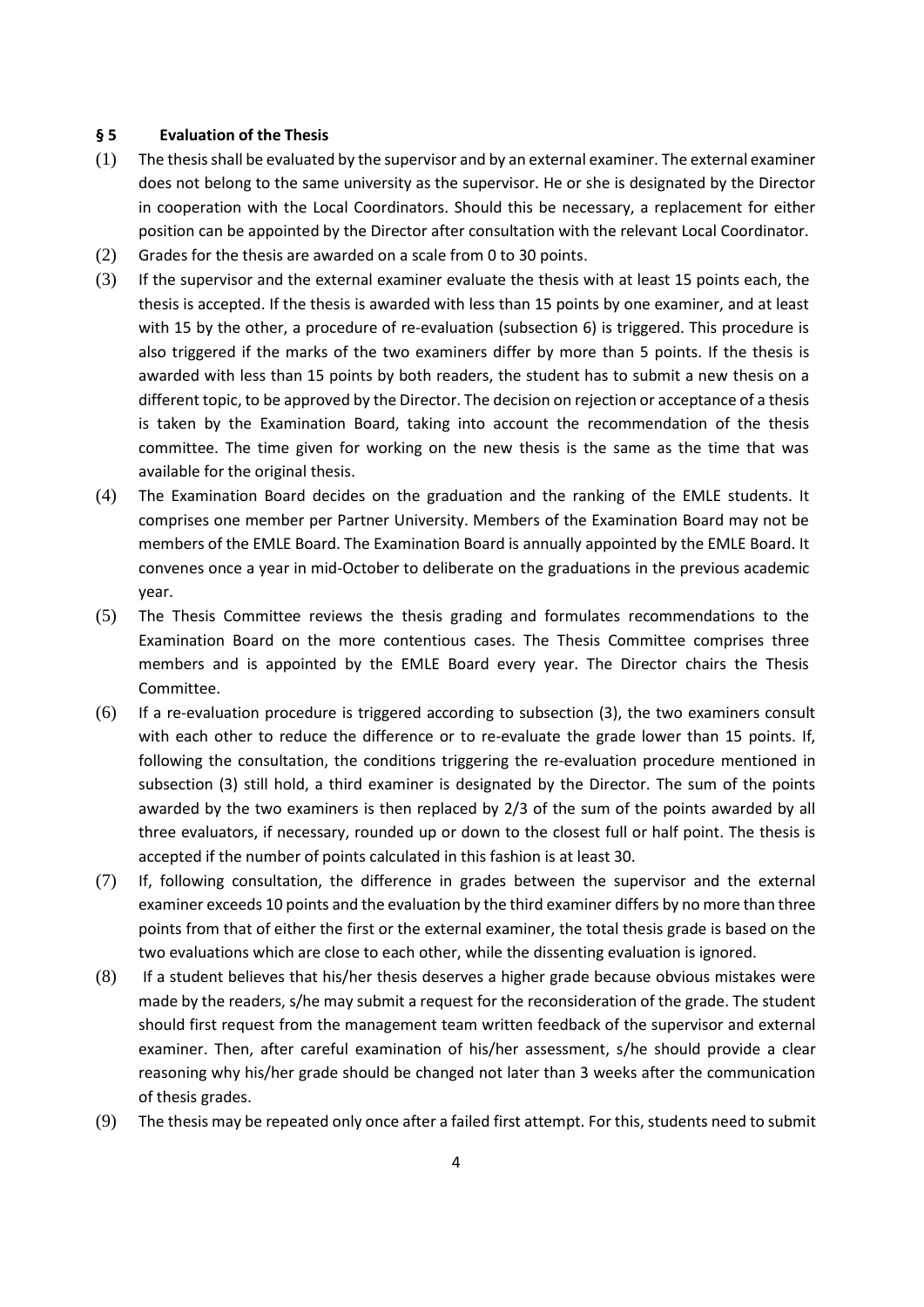a new proposal, get assigned a new supervisor and start re-writing the thesis before 1 April of the next academic year. The thesis should be submitted within four and a half months from the assignment of the supervisor (consistent with  $\S$  4(5)). If the thesis is not completed within the given deadline, the thesis is not accepted. Starting a new thesis after 1 April of the next academic year is only possible with permission by the EMLE Board and subject to an additional payment equal to 1/3 of the full tuition fee.

# <span id="page-4-0"></span>**§ 6 Successful Completion**

- (1) The final grade is calculated as follows: the course exam grades of the twelve courses<sup>1</sup> and the grades for the thesis are added together, resulting in a maximum score of 180 points (120 for the courses and 60 for the thesis). This total score is divided by 18 and rounded off to two digits, resulting in a grade on a scale from 0 to 10.
- (2) Successful completion of the Programme requires:
	- a) the points awarded in the course exams total at least 60 points;
	- b) no course exam is graded less than 5 points (see §2(2) for exceptions), and
	- c) the thesis has been accepted according to §5.
- (3) A distinction can only be awarded to students ranked in the top 10% who passed all their exams at the first attempt, except in case of absence for documented medical reasons, mutually agreed absences or other exceptional circumstances.

# <span id="page-4-1"></span>**§ 7 Missing Classes and Exams, Cheating, Misconduct, and Plagiarism**

- (1) Except in case of absence for documented medical reasons, mutually agreed absences or other exceptional circumstances, if a student is absent from class for the first time without notice, the Local Coordinator issues a warning. If the student is absent without a valid reason for a second time, the Director is informed. He or she decides on a proportionate sanction, which is provided for by the universities' regulations and may consist in a reduction of the overall exam grade. No matter the reasons for absence, if more than 50% of a term is missed, the term needs to be repeated and the student is not allowed to take the exams. Any sanction shall be subject to the final ratification by the Board.
- (2) A course exam or re-exam is considered as not passed and graded 0 points if the candidate does not appear for the written examination or does not submit assignments or does not appear to any oral examination without being excused. A candidate who has been excused from attending the written examination and subsequently fails in the re-exam may repeat the written examination twice.
- (3) The Local Coordinator must be notified of the reasons for non-appearance in exams/classes immediately and in writing. In case of illness the candidate may be asked to submit a medical certificate if the local legislation allows it, or otherwise sufficient equivalent documentation. The Local Coordinator decides whether or not to accept the reasons given.
- (4) Any attempt to cheat will lead to a course exam being evaluated with a grade of zero (0). The Local

<sup>&</sup>lt;sup>1</sup> The grade of Economic Analysis of Private Law weights 2x; the grades of Introduction to Microeconomics and Introduction to Law weights 0,5x each. All other courses weight 1x (see below table).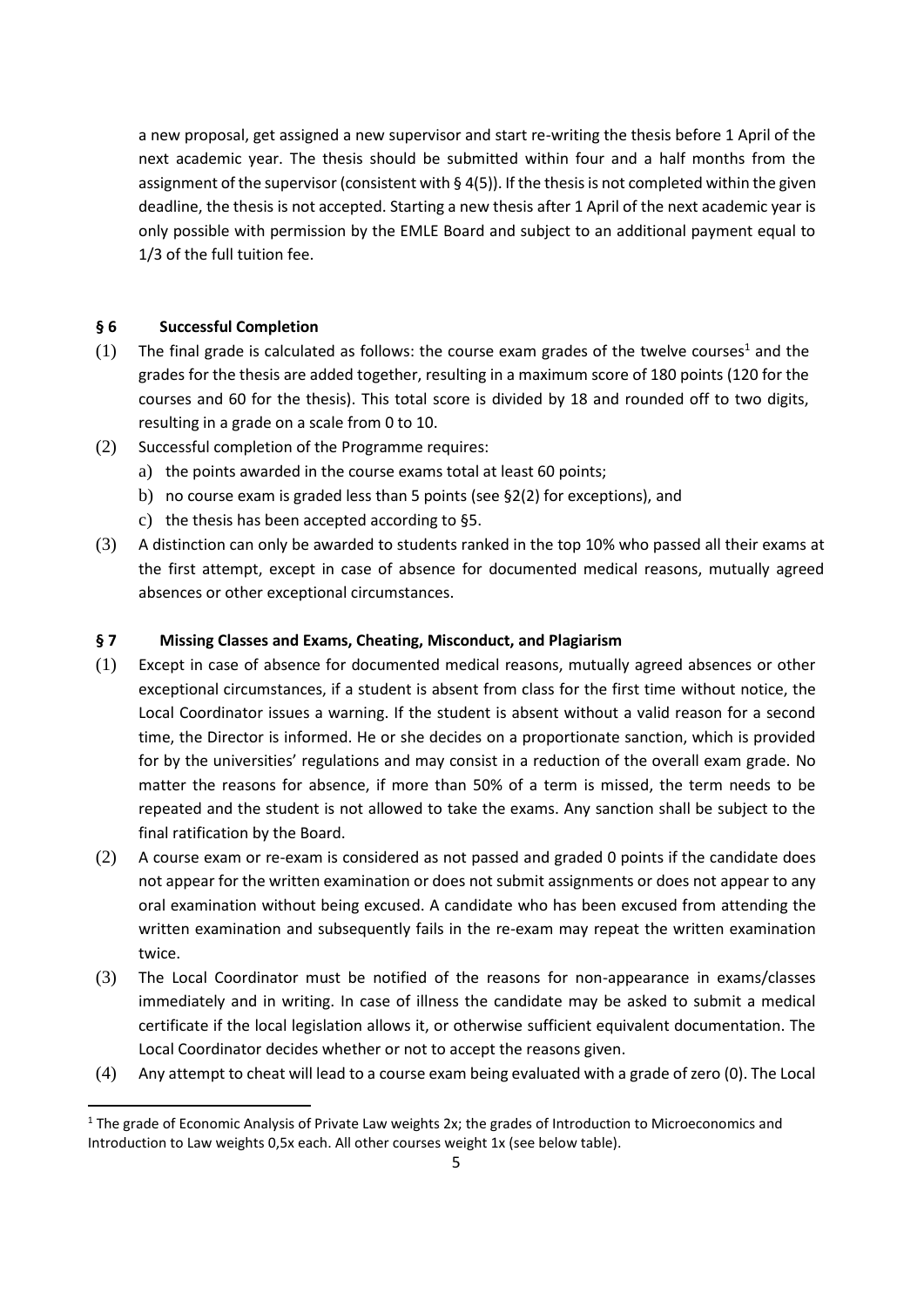Coordinator, after consulting with the Director, decides whether to allow a student found cheating to take part in the re-exam. If a student attempts to cheat in the final re-exam, the Local Coordinator, after consulting with the Director, decides on a grade which lies between zero (0) and the original highest grade awarded for the course exam.

- (5) If the cheating is discovered only after the degree has been awarded, the Local Coordinators of the Partner Universities which have awarded the degree declare, in accordance with the regulation of those Partner Universities, that the relevant courses or the thesis were not passed. Any degrees and certificates already issued are voidable on this basis, and they must be returned.
- (6) The candidate must be notified of any decisions under the above subsections in due course. All decisions must be motivated. The candidate must be given the opportunity to reply.
- (7) If the thesis is not completed within the given time period, the thesis may be rejected or penalized by a grade reduction. The Examination Board decides whether the student has to submit a new thesis or whether the original thesis may be graded in accordance with § 5.
- (8) In cases of severe misconduct of students which may harm the reputation of the Programme, the Director is informed. He or she may decide on a proportionate sanction, including – in the most severe cases – the exclusion from the Programme. Any sanction shall be subject to the final ratification by the Board.
- (9) Plagiarism is the use of another author's words or ideas without due reference. Depending on the severity of the violation the sanction ranges from a deduction of points to the rejection of the thesis or any other written assignment. The Examination Board, based on the recommendations by the Thesis Committee, makes the final decisions for the cases of plagiarism. The procedure is as follows:
	- a) An electronic version of the written work is electronically checked for possible indications of plagiarism.
	- b) The supervisor and the external examiner comment on any electronic indications of plagiarism.
	- c) The Examination Board decides on the consequences of plagiarism during the meeting to deliberate on the graduations.

# <span id="page-5-0"></span>**§ 8 Hardship Clause**

The Director is authorized to respond to any serious instances of unfairness arising from the application of these Exam and Thesis Regulations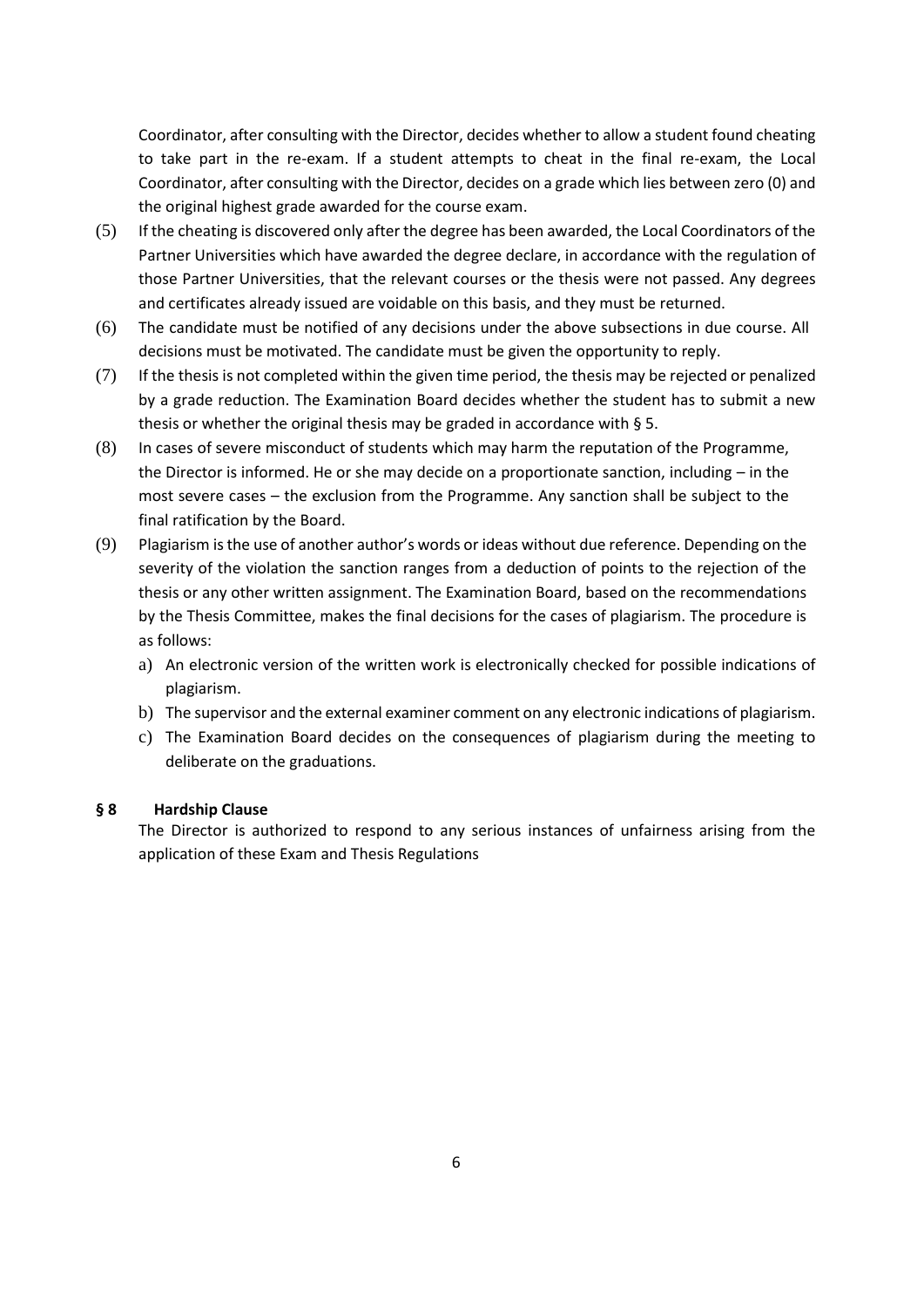# <span id="page-6-0"></span>**EMLE ECTS Grading Tables based on the results of the previous five academic years**

<span id="page-6-1"></span>

| <b>EMLE Course Exam Grades</b> | % of students receiving<br>this grade * | Cumulative<br>Percentage |
|--------------------------------|-----------------------------------------|--------------------------|
| 10.0                           | 3,15                                    | 3,15                     |
| 9.5                            | 5,21                                    | 8,36                     |
| 9.0                            | 10,37                                   | 18,73                    |
| 8.5                            | 13,30                                   | 32,03                    |
| 8.0                            | 17,07                                   | 49,09                    |
| 7.5                            | 17,27                                   | 66,36                    |
| 7.0                            | 12,37                                   | 78,72                    |
| 6.5                            | 8,47                                    | 87,19                    |
| 6.0                            | 5,70                                    | 92,89                    |
| 5.5                            | 3,15                                    | 96,03                    |
| 5.0                            | 3,77                                    | 99,80                    |
| 4.5                            | 0,11                                    | 99,91                    |
| 4.0                            | 0,04                                    | 99,96                    |
| 3.5                            | 0,04                                    | 100,00                   |
| 3.0                            | 0,00                                    | 100,00                   |
| 2.5                            | 0,00                                    | 100,00                   |
| 2.0                            | 0,00                                    | 100,00                   |
| 1.5                            | 0,00                                    | 100,00                   |
| 1.0                            | 0,00                                    | 100,00                   |
| 0.5                            | 0,00                                    | 100,00                   |
| 0.0                            | 0,00                                    | 100,00                   |

\* Based on the results of the previous five academic years, up to and including 2020-2021.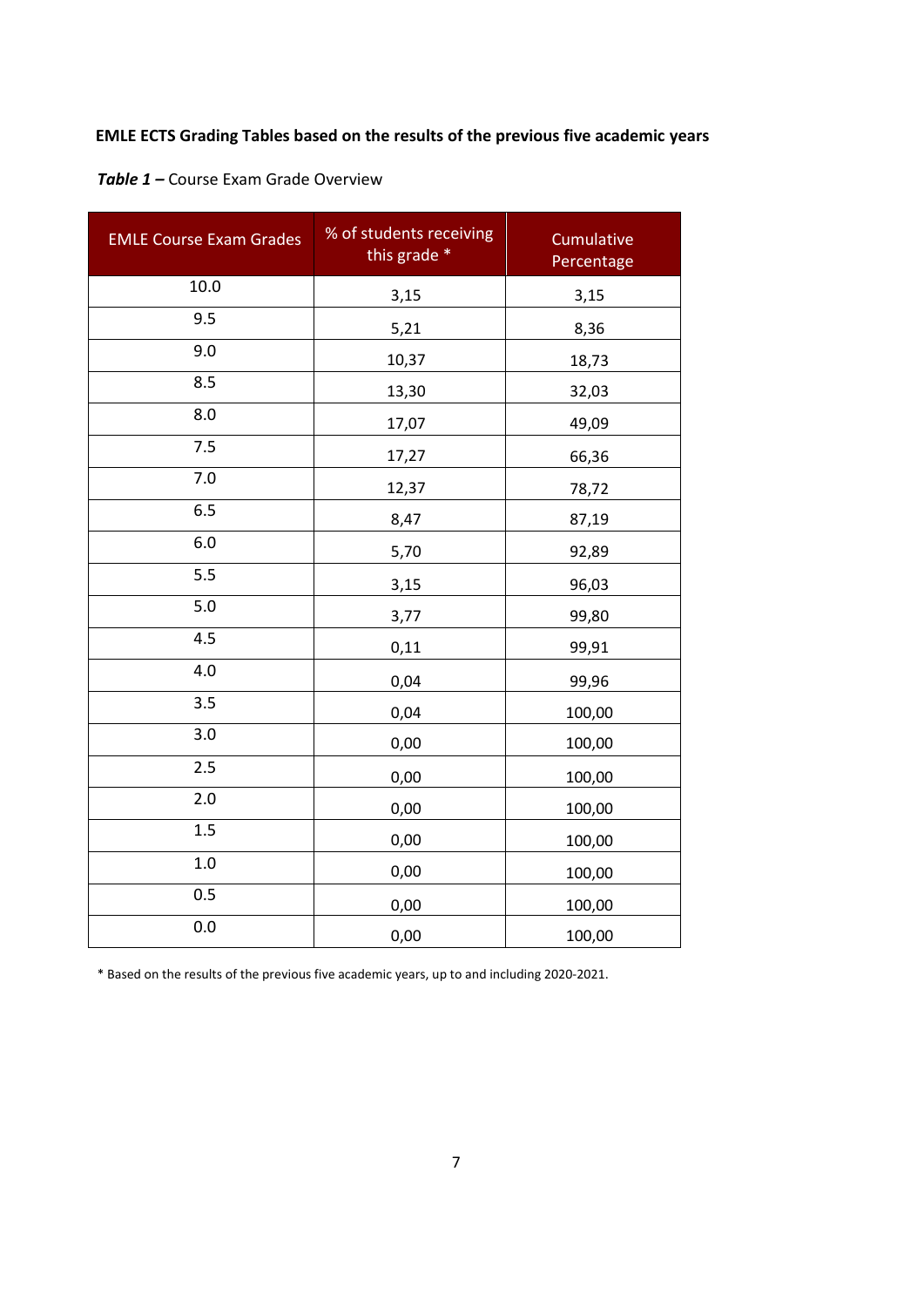| <b>EMLE Thesis Grade</b> | Grading percentage* | Cumulative percentage |
|--------------------------|---------------------|-----------------------|
| 60                       | 0,00                | 0,00                  |
| 59                       | 0,27                | 0,27                  |
| 58                       | 0,27                | 0,54                  |
| 57                       | 0,27                | 0,81                  |
| 56                       | 1,89                | 2,70                  |
| 55                       | 3,50                | 6,20                  |
| 54                       | 4,04                | 10,24                 |
| 53                       | 3,23                | 13,48                 |
| 52                       | 4,04                | 17,52                 |
| 51                       | 5,12                | 22,64                 |
| 50                       | 4,58                | 27,22                 |
| 49                       | 8,63                | 35,85                 |
| 48                       | 7,28                | 43,13                 |
| 47                       | 4,85                | 47,98                 |
| 46                       | 5,93                | 53,91                 |
| 45                       | 7,01                | 60,92                 |
| 44                       | 7,28                | 68,19                 |
| 43                       | 4,04                | 72,24                 |
| 42                       | 4,04                | 76,28                 |
| 41                       | 6,20                | 82,48                 |
| 40                       | 4,31                | 86,79                 |
| 39                       | 2,43                | 89,22                 |
| 38                       | 3,23                | 92,45                 |
| 37                       | 2,70                | 95,15                 |
| 36                       | 0,27                | 95,42                 |
| 35                       | 1,35                | 96,77                 |
| 34                       | 1,08                | 97,84                 |
| 33                       | 0,54                | 98,38                 |
| 32                       | 0,81                | 99,19                 |
| 31                       | 0,00                | 99,19                 |
| 30                       | 0,54                | 99,73                 |
| 29                       | 0,00                | 99,73                 |
| 28                       | 0,00                | 99,73                 |
| 27                       | 0,00                | 99,73                 |
| 26                       | 0,00                | 99,73                 |
| 25                       | 0,27                | 100,00                |

# <span id="page-7-0"></span>*Table 2 –* Master Thesis Grade Overview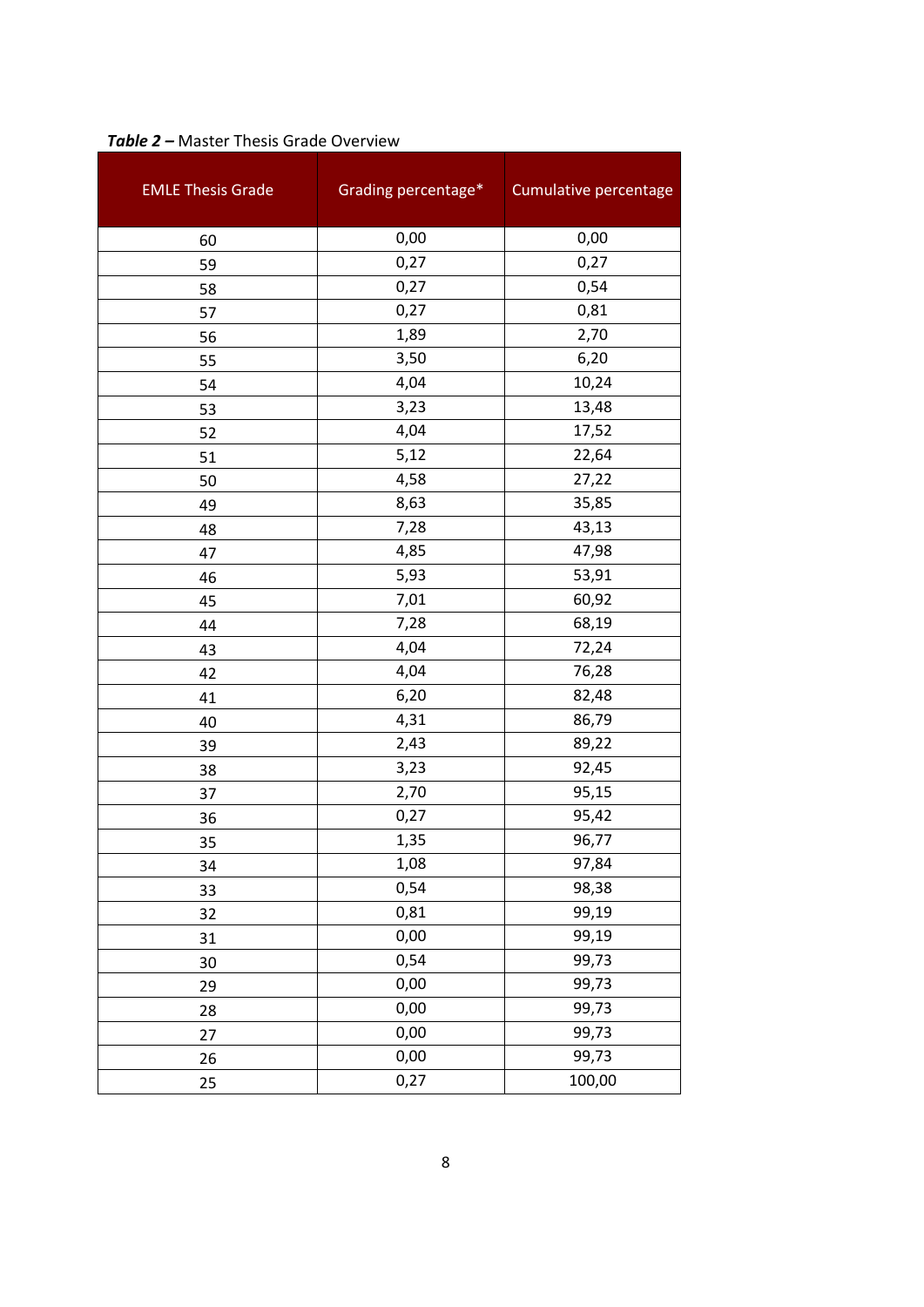\* Based on the results of the previous five academic years, up to and including 2020-2021. Total grade is the sum of first and second reviewer grade (rounded off to a whole number). Each of those can contribute a maximum of 30 points for a total spread of 0-60 points.

| Final grade | % of students<br>receiving this grade * | Cumulative percentage |
|-------------|-----------------------------------------|-----------------------|
| 10          | 0,00                                    | 0,00                  |
| 9.5         | 0,53                                    | 0,53                  |
| 9           | 5,85                                    | 6,38                  |
| 8.5         | 17,55                                   | 23,94                 |
| 8           | 23,14                                   | 47,07                 |
| 7.5         | 25,27                                   | 72,34                 |
| 7           | 13,83                                   | 86,17                 |
| 6.5         | 10,37                                   | 96,54                 |
| 6           | 2,66                                    | 99,20                 |
| 5.5         | 0,53                                    | 99,73                 |
| 5           | 0,27                                    | 100,00                |
| 4.5         | 0,00                                    | 100,00                |

<span id="page-8-0"></span>*Table 3 –* Average overall grade ("Final Grade")

\* Based on the results of the previous five academic years, up to and including 2020-2021.

| <b>EMLE</b>      | <b>EUR</b> | <b>EMLE</b> | <b>EUR</b> |
|------------------|------------|-------------|------------|
| $\mathbf{1}$     | 0,17       | 31          | 5,17       |
| $\overline{2}$   | 0,33       | 32          | 5,33       |
| 3                | 0,50       | 33          | 5,50       |
| $\overline{4}$   | 0,67       | 34          | 5,67       |
| 5                | 0,83       | 35          | 5,83       |
| $6 \overline{6}$ | 1,00       | 36          | 6,00       |
| 7                | 1,17       | 37          | 6,17       |
| 8                | 1,33       | 38          | 6,33       |
| 9                | 1,50       | 39          | 6,50       |
| 10               | 1,67       | 40          | 6,67       |
| 11               | 1,83       | 41          | 6,83       |
| 12               | 2,00       | 42          | 7,00       |
| 13               | 2,17       | 43          | 7,17       |
| 14               | 2,33       | 44          | 7,33       |
| 15               | 2,50       | 45          | 7,50       |
| 16               | 2,67       | 46          | 7,67       |

*Table 4* – Conversion table thesis grades: EMLE grades to EUR grades (Osiris database)